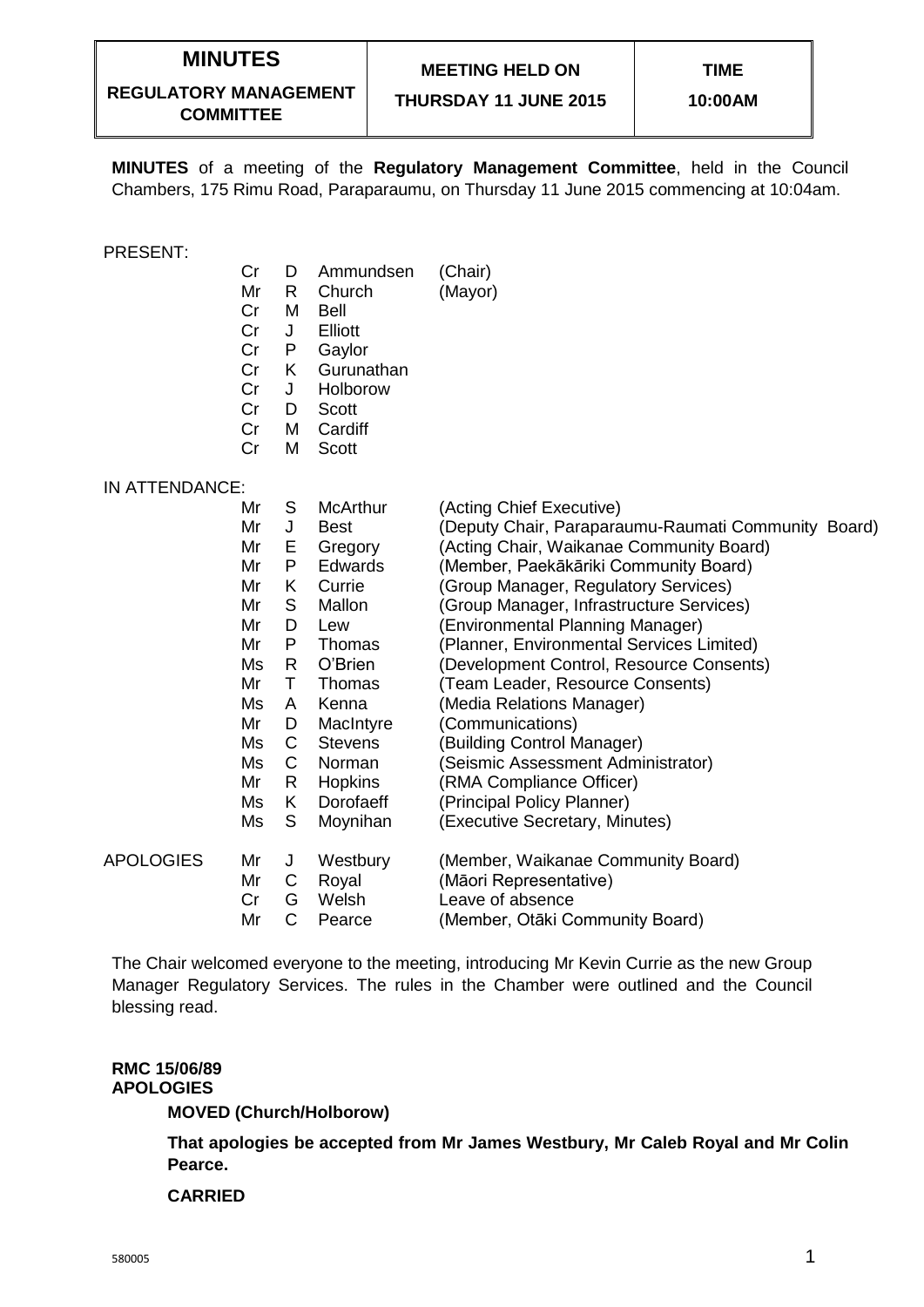# **MINUTES**

**REGULATORY MANAGEMENT COMMITTEE**

**THURSDAY 11 JUNE 2015**

## **RMC 15/06/90 DECLARATIONS OF INTEREST**

There were none.

#### **RMC 15/06/91 PRESENTATION: URBAN TREE PLAN VARIATION**

Mr Darryl Lew, Manager, Research Policy and Planning introduced Mr Paul Thomas, Planner with Environmental Services Limited. Mr Lew provided an update on the imminent release of the Submitter Engagement Version of the Proposed District Plan (PDP) to submitters, and the need to begin a variation process to the PDP on Urban Trees.

Mr Thomas spoke to his presentation. Key points being:

- This variation is necessitated by a Governmental amendment to the Resource Management Act regarding the control of trees in specified urban areas.
- In terms of the ecological sites, this would mean expanding the schedule already in the existing District Plan.
- He introduced Dr Asquith Van Merwin DeGrath from Wildlands, an Ecologist who will be leading that project, and Ms Christine Foster from Environmental Services who will be assisting.
- The number of ecological sites involved is 15 out of a total of 40. Of those 15, there are 121 urban lots.
- The category of Other Urban trees will be turned into a list of specific trees.
- Will also be looking at effectiveness and clarity of the current rules for consistent approach and definition to tree trimming.
- All affected landowners will be written to in advance and any field workers will be clearly identified.
- Council will undertake to consult with interested parties on the Variation and what it involves over the next five weeks, and a report with a formal plan variation will come back to the Regulatory Management Committee in August for consideration and public notification.

The following points were discussed:

- The law appears to remove and then give back in terms of enabling a variation of this nature to have immediate legal affect. This law will mean a consistent regime that will have legal affect and can be applied.
- As part of the consultation process, Council will publish a draft set of rules around tree pruning, etc, for Council and public feedback.
- Contractors that undertake any tree trimming on behalf of power companies, etc will also be consulted.
- Mr Paul Thomas will provide a comparison on what other Council's in the region are doing with regards to the new rules in August.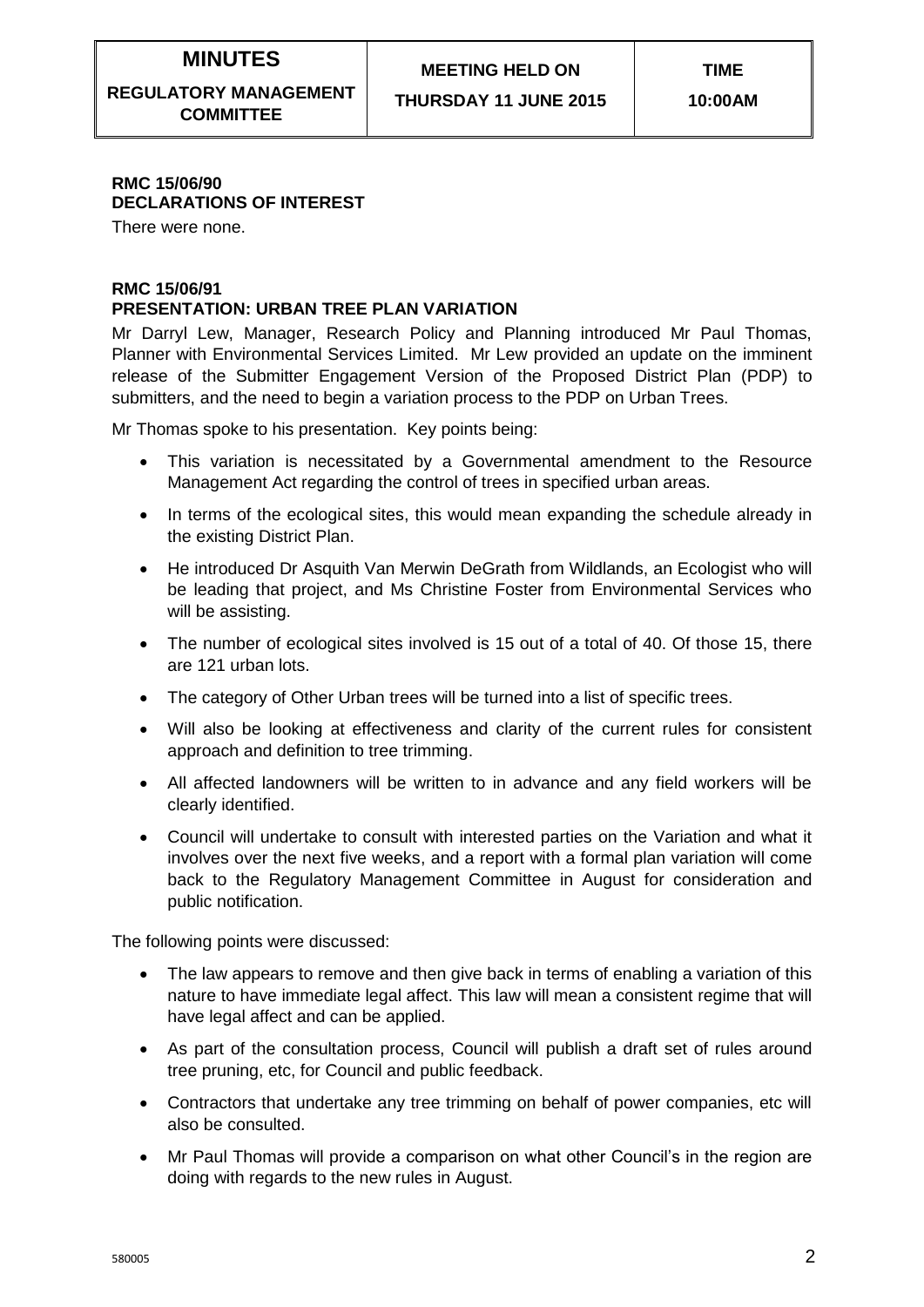## **MEETING HELD ON**

#### **REGULATORY MANAGEMENT COMMITTEE**

 Four options were outlined in the presentation and Council endorsed Option 1: Replicate PDP – which will involve up to 10,000 trees, and commence public consultation.

### **RMC 15/06/92**

### **PRESENTATION: EXPRESSWAY**

Rita O'Brien, Development Control, Resource Consents team gave a presentation to update on the three expressway projects from a regulatory, consenting and compliance viewpoint. Rita introduced Richard Hopkins, RMA Compliance Officer.

Key points made included:

Transmission Gully

- The Council's portion of responsibility (in terms of compliance and designation) for Transmission Gully was approximately 6 kms. The majority of requirements come under the care of the Porirua City Council (PCC) and Greater Wellington Regional Council (GWRC).
- The designation has been set up with a series of Management Plans which require certification from all five territorial authorities and GWRC. There is a combined Council approach with shared resources to ensure a co-ordinated and consistent approach across all Councils.
- The Council has been working with the quarry, the Alliance and New Zealand Transport Agency (NZTA) to minimise any issues arising from the transport of materials for Mackays to Peka Peka (M2PP). Council will also look into the existing resource consents around the impact on skyline. It was noted that the quarries have resource consents they can rely on which were granted some time ago.

*Cr Elliott left the meeting at 11.10am and returned at 11.12am.*

### MacKays to Peka Peka (M2PP)

- There was discussion around the potential for commercial development of Expressway off-ramps and other such pressure points in the District.
- The designation conditions employ a process of adaptive management. This means there is some latitude to managing construction effects in consultation with affected residents. An important function of Council is in determining if what is proposed is in general accordance with what was presented at and authorised by the Board of Inquiry.

*Cr Bell left the meeting at 11.16am and returned at 11.19am.*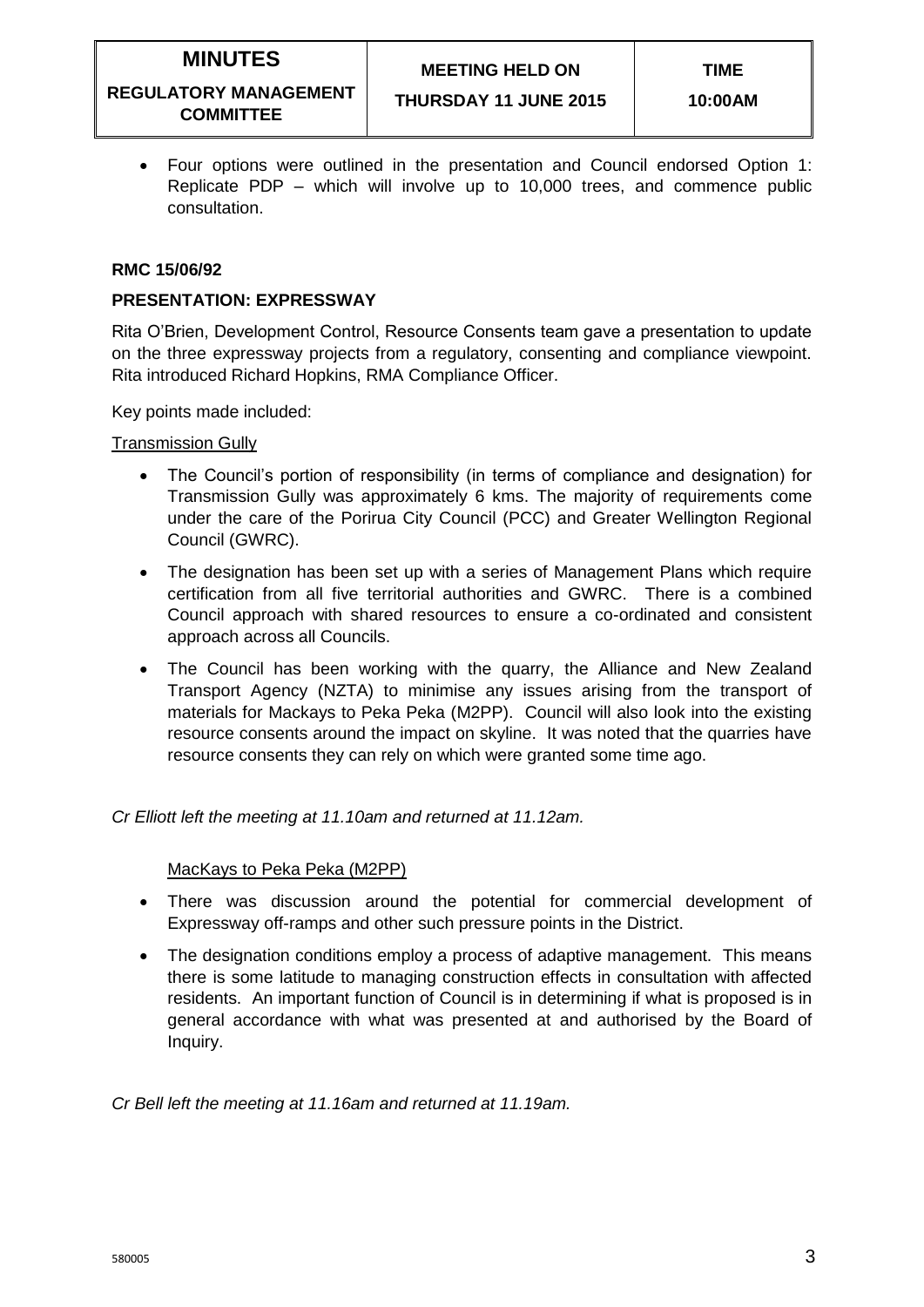Peka Peka to Otaki (PP2O)

• This project is in its initial stage and NZTA is currently discussing design with key stakeholders. There are a series of management plans and on-going consents to be certified.

The following points were discussed:

- Request for more information around economic benefit to the district from the Alliance.
- The amount of FTE staff working on the Expressways, who are trained locally and the impact this has had on local employment statistics.
- The Alliance will brief Council on 18 June on the upcoming projects where these matters can be raised.

*The meeting adjourned at 11.38am and reconvened at 11.51am.*

#### RMC 15/06/93

#### **PRESENTATION: BUILDING CONSENTING**

Claire Stevens, Building Control Manager introduced Charlotte Norman, Seismic Assessment Administrator for the earthquake prone building project.

Preparedness for IANZ

- As per the Building Act, Council's accreditation as a Building Consent Authority (BCA) involves an audit every two years. The next Building Assessment Accreditation process will begin in October this year.
- One of the tools being assessed for implementation is the Go-Get technical software which can process building consents electronically and allow inspectors to use tablets.
- A series of workshops have been run with Councils in the lower North Island to discuss the standardisation of forms and processes and collaboration to improve efficiency and to enable greater consistency.

#### Proposed changes to building legislation

 There are two amendments to the Building Act currently before Parliament. One regarding seismic assessment for earthquake proof buildings, and the other to amend the Building Act regarding how it deals with post-disaster management of buildings. Both amendments are as a result of the Canterbury Earthquake Commission recommendations.

The following points were discussed:

• The post-earthquake powers address life safety and risks to people rather than insurance issues.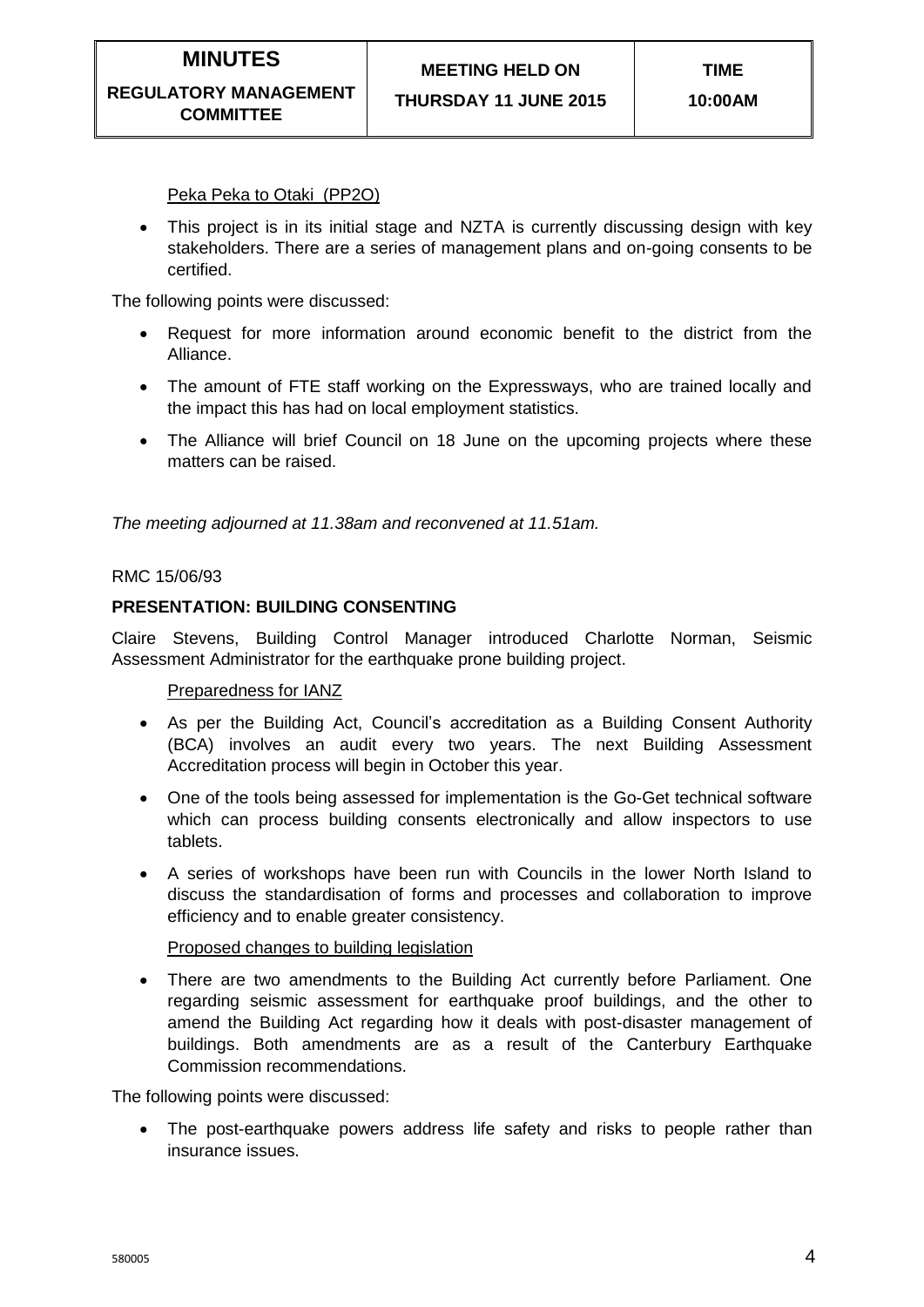**THURSDAY 11 JUNE 2015**

### **RMC 15/06/94**

### **PRESENTATION: FLOOD RECOVERY ASSISTANCE**

Claire Stevens, Building Control Manager updated Council on the work that Regulatory Services have been involved in with the recent flood event, in particular post-event where sites that had evacuations, commercial buildings, or where flooding events had occurred, were appraised and information was given to affected parties.

### **RMC 15/06/95**

### **PUBLIC SPEAKING TIME (for items relating to the agenda)**

There were no public speakers wishing to address items on the agenda:

### **RMC 15/06/96**

### **MEMBERS' BUSINESS**

- (a) Public Speaking Time Responses none were required
- (b) Leave of Absence none was requested.
- (c) Matters of an Urgent Nature there were none.

### **RMC 15/06/97**

### **CONFIRMATION OF MINUTES: 23 April 2015**

Cr Elliott requested an amendment to Page 3, (paragraph following the Mayor's return to the meeting) which stated that both she and Cr Michael Scott enquired about a complaint. Cr Elliott wished for this to be amended to note it was herself who complained, with Cr Michael Scott assisting with background. Cr Michael Scott requested the Minutes stand as he was echoing Cr Elliott's complaint.

Cr Holborow requested an amendment to the Apologies listing for Mr P Edwards to read, Chair of the Paekākāriki Community Board.

### **MOVED (M Scott/Holborow)**

**That the amended minutes of the Regulatory Management Committee meeting dated 23 April 2015 are accepted as a true and accurate record of that meeting. CARRIED**

**Cr Elliott voted against the motion.**

#### **RMC 15/06/98**

#### **MATTERS UNDER ACTION**

The Matters Under Action update was noted. The following points were raised: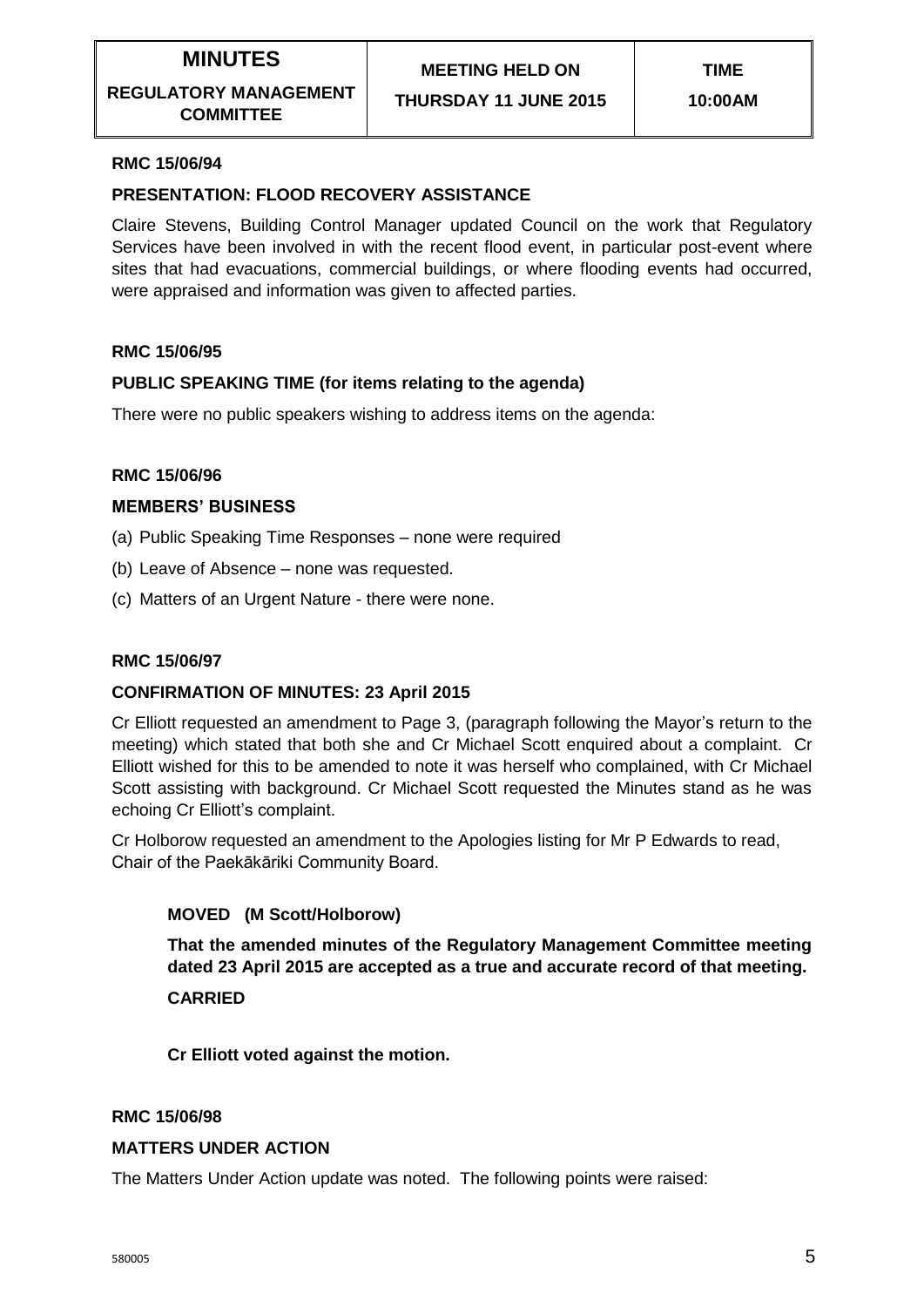**TIME**

#### **REGULATORY MANAGEMENT COMMITTEE**

**THURSDAY 11 JUNE 2015**

- Road Safety
	- Plunket, Police and Council checkpoints

Council will still provide Child Restraint checkpoints as Plunket will no longer be providing this service. It was noted that school newsletters could be a useful tool for advertising or information.

- Driving Confidently

The Road Safety Advisory Group will provide a quarterly update to the Regulatory Management Committee, which includes any major road safety issues, police updates, etc.

- Cyclists

The Cat eye bike lights were donated by NZTA and they came without rechargeable batteries.

Resource Consents

Rita O'Brien, Development Control Team Leader and Tony Thomas, Team Leader Resource Consents, provided an update on Resource Consents additional to the report:

- Resource Consents Rymans car parking In response to a letter sent to Rymans Healthcare from Council, and regarding Ryman's staff not parking their cars on the Rymans property, Rymans have assured the Council that both staff and construction workers will comply with their consent and have all staff parked within the premises once construction has been completed.
- Notified Applications M2PP Expressway Bridge The decisions regarding the Hearing for the Nga Manu overpass will be notified 15 working days following the hearing date, (Tuesday 9 June) so around the 1 July.
- Notified Applications APN Billboard Further information is being sought on the consent for APN billboard and this will be advised to the Waikanae Community Board.
- Local Alcohol Policy

There was discussion regarding the completion date of 2016 for this Policy. The Council has identified 92 strategies, policies and plans and a report with a prioritised 3 year work programme will be reported to Council.

## **RMC 15/06/99**

## **MATTERS UNDER ACTION – REGULATORY LEGISLATION UPDATE**

The legislative update was noted.

## **RMC 15/06/100**

## **JUNE 2015 UPDATE ON THE PROPOSED DISTRICT PLAN (SP-15-1587)**

Darryl Lew, Research, Policy and Planning Manager, and Katherine Dorofaeff, Principal Policy Planner, introduced the report, noting:

 The Submitter Engagement version of Proposed District Plan (PDP) will be released on Monday June 2015. A PDP update newsletter will also go out to all submitters at the same time.